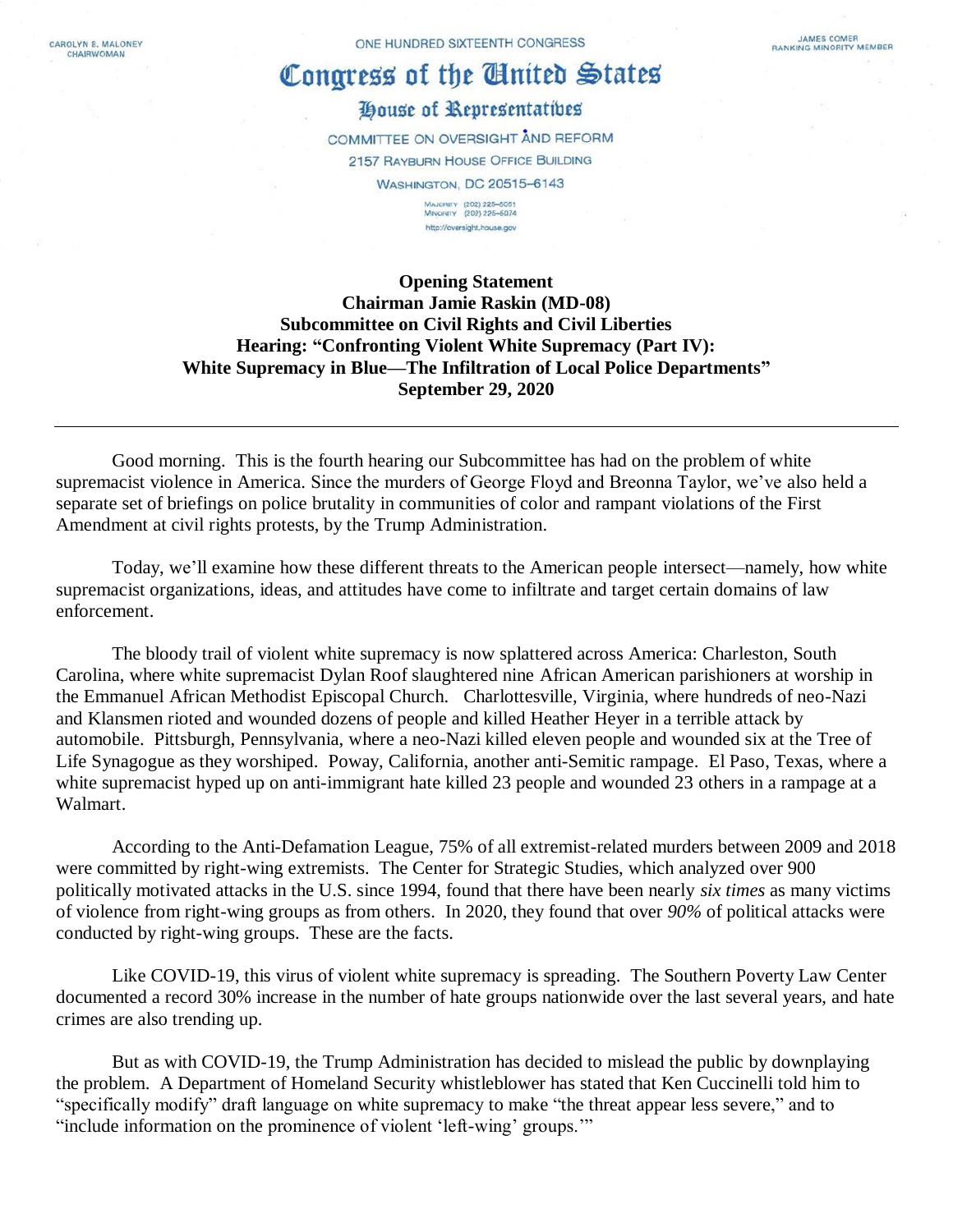The spread of violent white supremacy is a threat to everyone, but disproportionately is a threat to Black and Brown communities. But it is also a threat, and purposefully underestimating this problem is a threat, to first responders: in this case, to police officers. According to the Anti-Defamation League, white supremacists and other far right extremist groups have killed 51 police officers since 1990. 83% of shootouts between police and extremists involve right-wing extremists, with white supremacists being responsible for more than half of those.

The unredacted memo we released today from the FBI, states that "white supremacist presence among law enforcement personnel is a concern due to the access they may have to restricted areas vulnerable to sabotage and to elected officials or protected persons that they could see as targets for violence." White supremacy is a deadly threat to the safety of law enforcement officers as well as to public safety generally.

In May, far right extremists killed David Patrick Underwood, a federal law enforcement officer. One of the Boogaloo boys charged in Underwood's death is a former Air Force sergeant also suspected in the murder of a Santa Cruz Sheriff earlier this year. In February, a white supremacist killed Officer Nick O'Rear in Alabama.

In 2006, the FBI released an intelligence assessment warning of, quote, "white supremacist infiltration of law enforcement." The FBI identified two distinct problems. First, the FBI noted the problem of white supremacist *groups* infiltrating law enforcement. We have seen a lot of evidence of that in the fourteen years since the FBI's assessment, as officers across the country have been dismissed for active membership in the KKK and other similar groups. We will hear testimony about this problem today.

**But the FBI also identified a second problem: law enforcement officers who have no formal affiliation with racist groups but who sympathize with their racist ideology.** This, too, has been in plain view in this period of resurgent racist violence across America. In 2019, a team of investigative journalists published the Plain View Project, which collected over 5,000 postings displaying white supremacist, xenophobic, misogynistic and violent Facebook material from police officers in eight cities.

**We invited the FBI here today. The Bureau refused to come, claiming they have nothing to say because they have no evidence that this is a widespread problem demanding the FBI's attention. What's more, they have attempted to disavow their own 2006 intelligence assessment, which has every sign of being an authentic document.**

They did provide us an unredacted version of that 2006 assessment, which I am releasing today so the public can better understand how the FBI understood this threat and judge its subsequent actions—or lack thereof—accordingly. The redacted passages include prescient warnings for the American people. The FBI warned that, quote: **"white supremacist infiltration of law enforcement can result in other abuses of authority and passive tolerance of racism within communities served."** The FBI also cautioned that police officers who are hostile to civil rights might**,** quote, **"volunteer their professional resources to the white supremacist causes with which they sympathize."**

These are chilling conclusions, but rather than clearly spell out this threat for the American people, the FBI has suppressed them from public view for *14 years*. For the first time, we can now see that the FBI believed internally that white supremacist infiltration of law enforcement departments was a serious problem, a source of potential abuse of power and authority on the street, and a source of potential violence against the civilian population.

This summer, as the country was shocked to watch videos depicting the brutal and vindictive treatment of Black Lives Matter protesters, other videos emerged of police officers treating armed white militia as friends and as allies. In Salem, Oregon, police gave a polite warning to a group of armed white men asking them to "discreetly stay inside the buildings" after curfew so it would not look like police were "playing favorites"